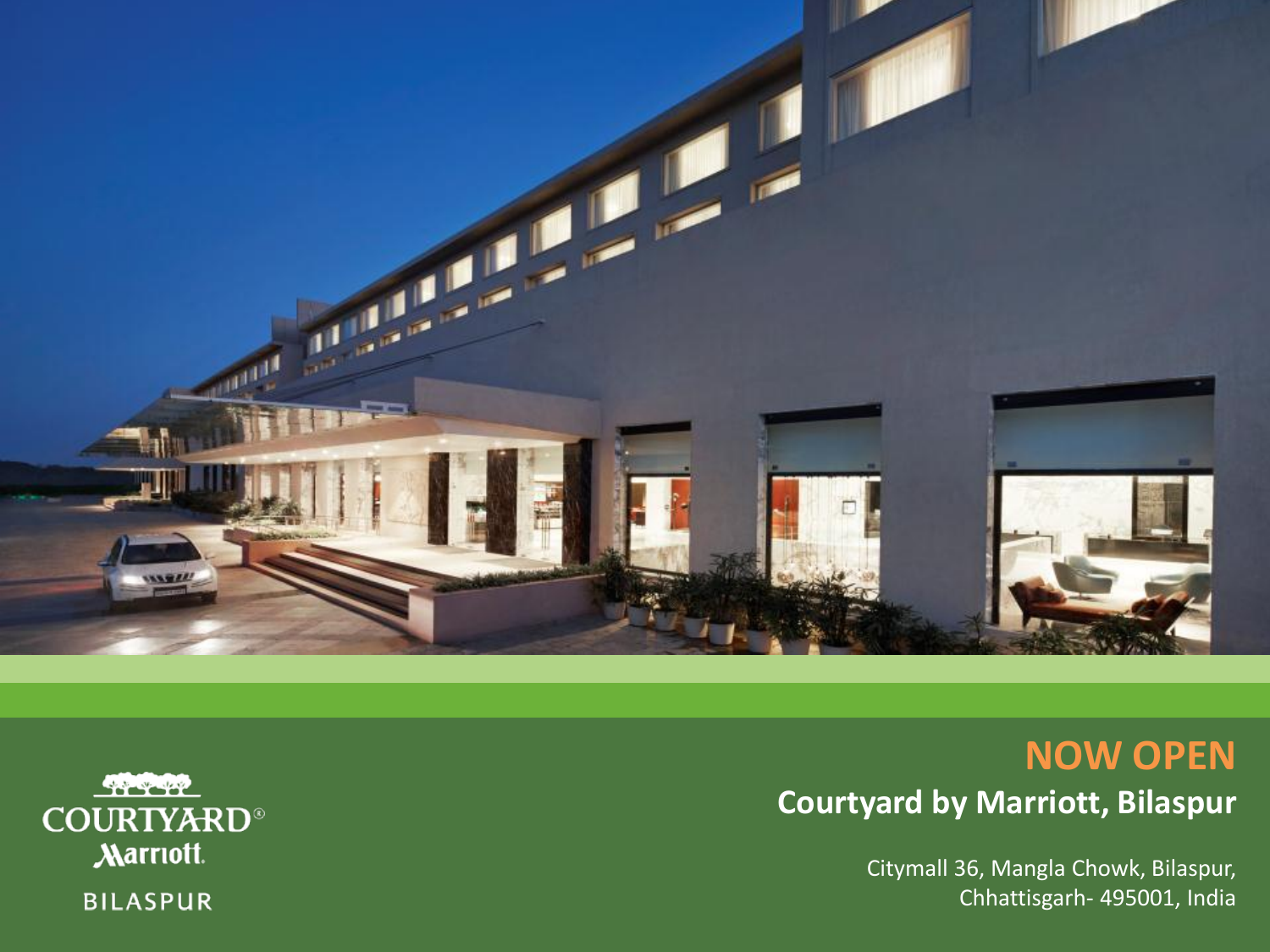### **GENERAL INFORMATION**

- **EXEC** Located in the commercial city of Bilaspur.
- **Easy access from Bilaspur Railway Station** Distance: 8 kms | Time: 10 mins
- Nearest airport is Swami Vivekananda Airport, Raipur Distance: 130 kms | Time: 2 hrs 20 mins



- **Time Zone:** GMT +5:30 hours
- **Currency:** Indian Rupee (INR)
- **Languages Spoken:** English , Hindi and Chhattisgarhi
- **Weather:**  April to September - Minimum 25° C | Maximum 44°C October to March - Minimum 12° C | Maximum 25°C

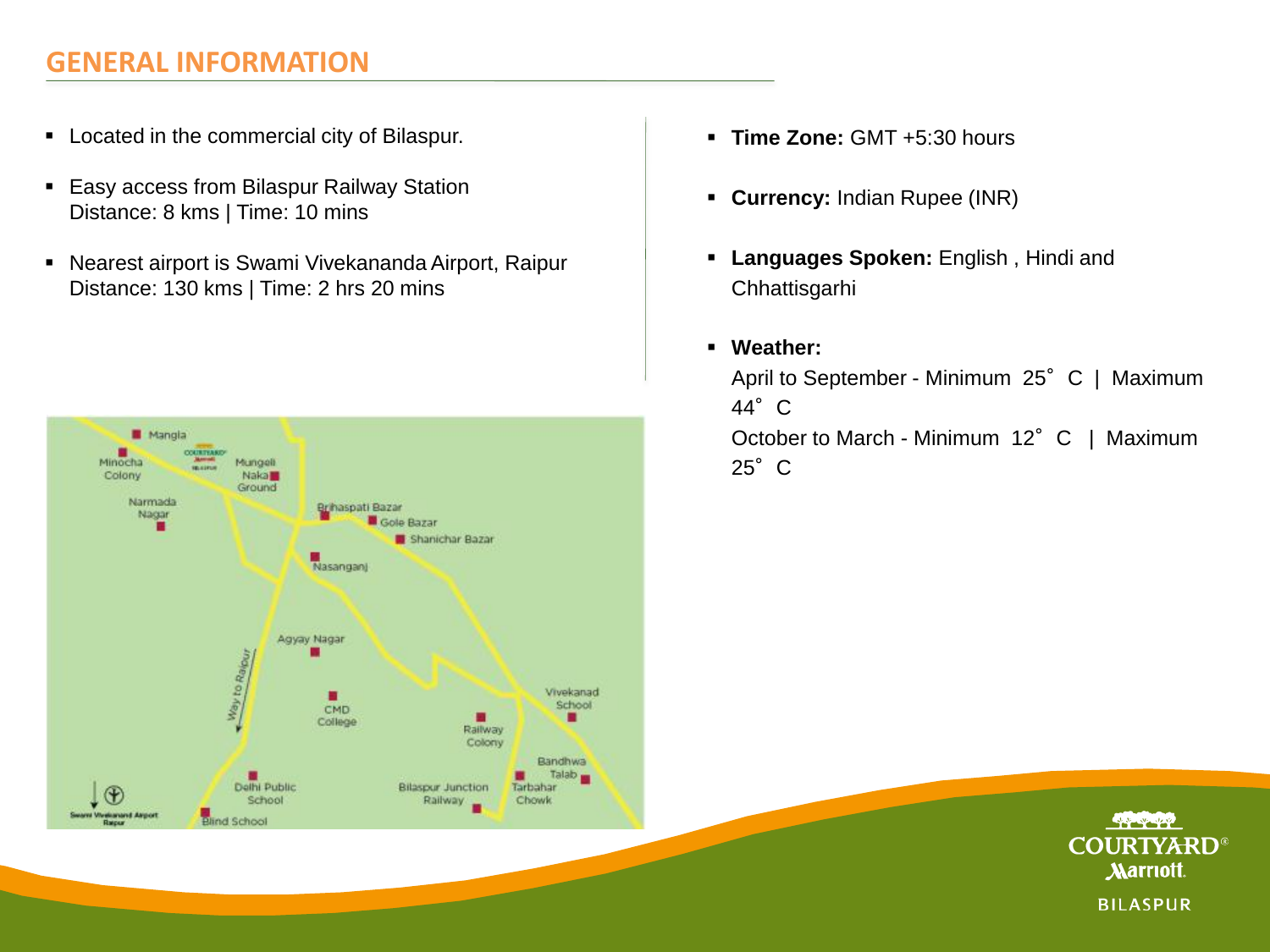#### **LOBBY**

- For worktime. Or downtimes, our lobby is built to help you make the most of your time.
- Fusing functionality, aesthetics, technology and the right mix of services to offer guests a sophisticated, yet warm and inviting space.
- Flexible, functional open spaces.
- Wi-Fi enabled
- Access to business center and boarding pass station.





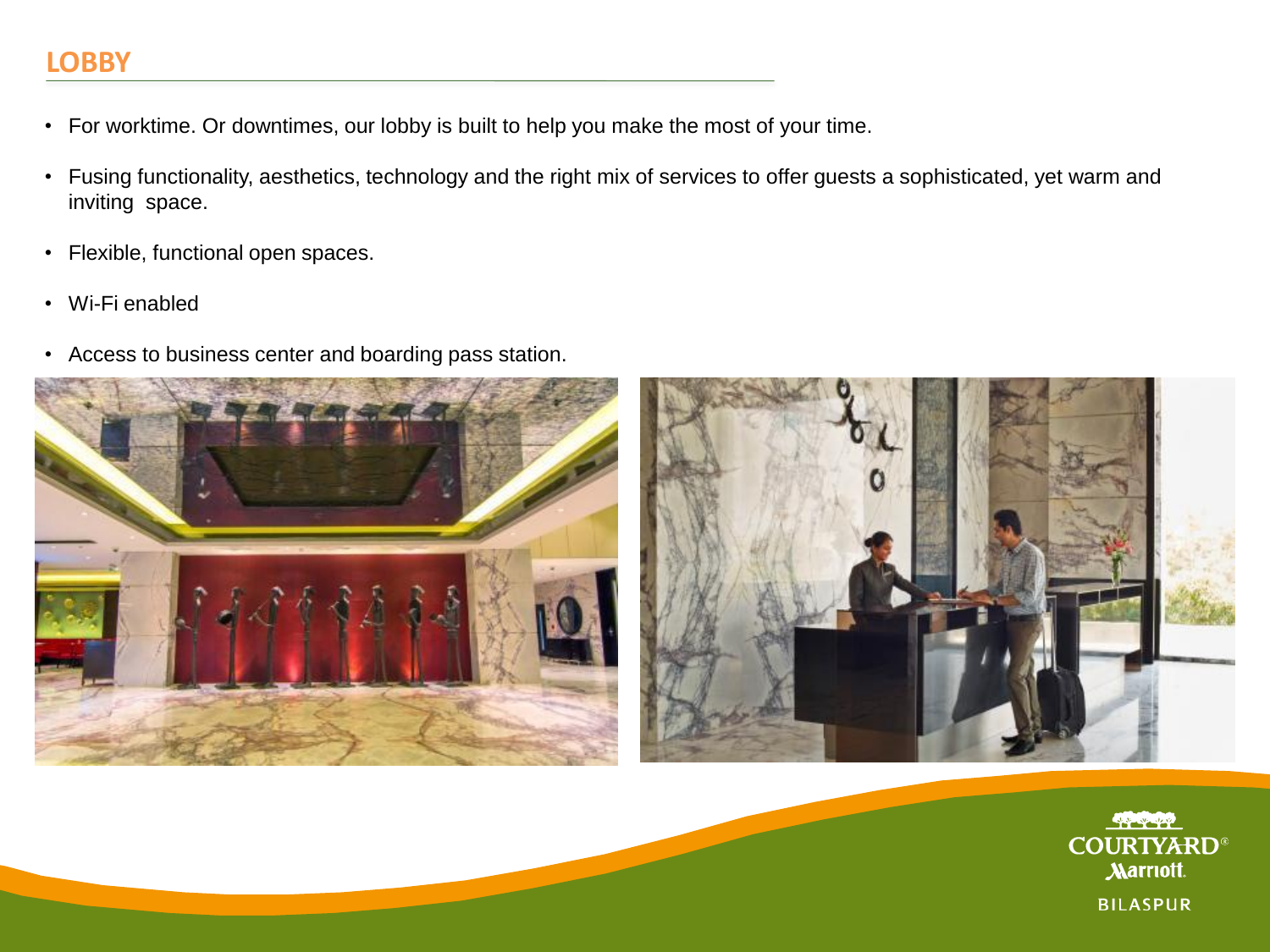### **ACCOMODATIONS - ROOMS**

- 70 spacious Deluxe rooms and 30 Superior guestrooms offer city views and plenty of natural sunlight. Size: 345 square feet.
- Featuring a 12 inch mattress and 6 layers of Marriott bedding.
- Smartly designed three-fixture bathroom features a rain shower, blow dryer, bathrobes and amenities for travelers.



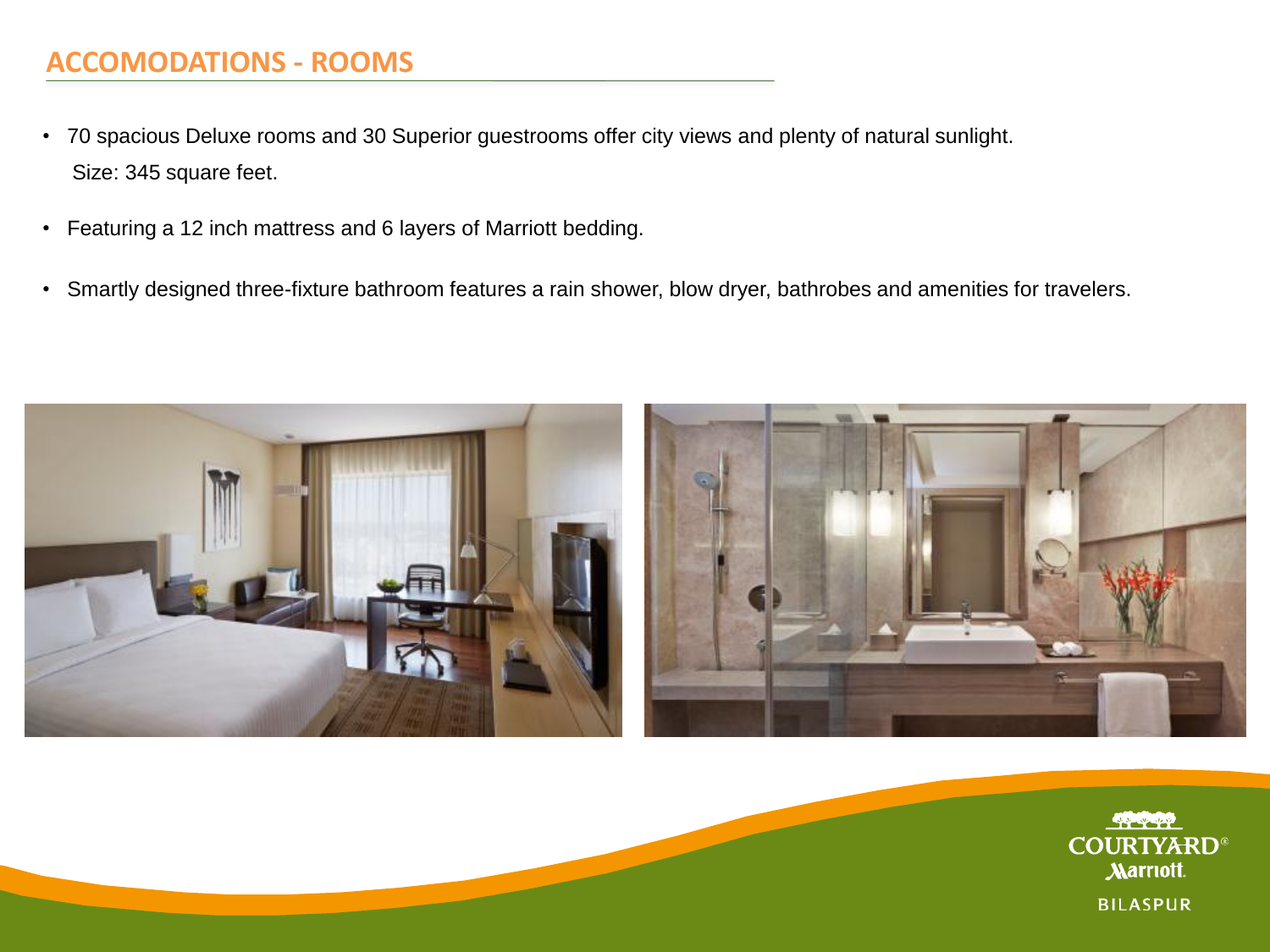### **ACCOMODATIONS - SUITES**

- The hotel features 02 Junior suites and 04 Courtyard Suites encompassing an area of 620 sq. ft. 810 sq. ft.
- Elegantly designed rooms featuring an attached living area.
- 04 upgraded bathroom fixtures including a bathtub.





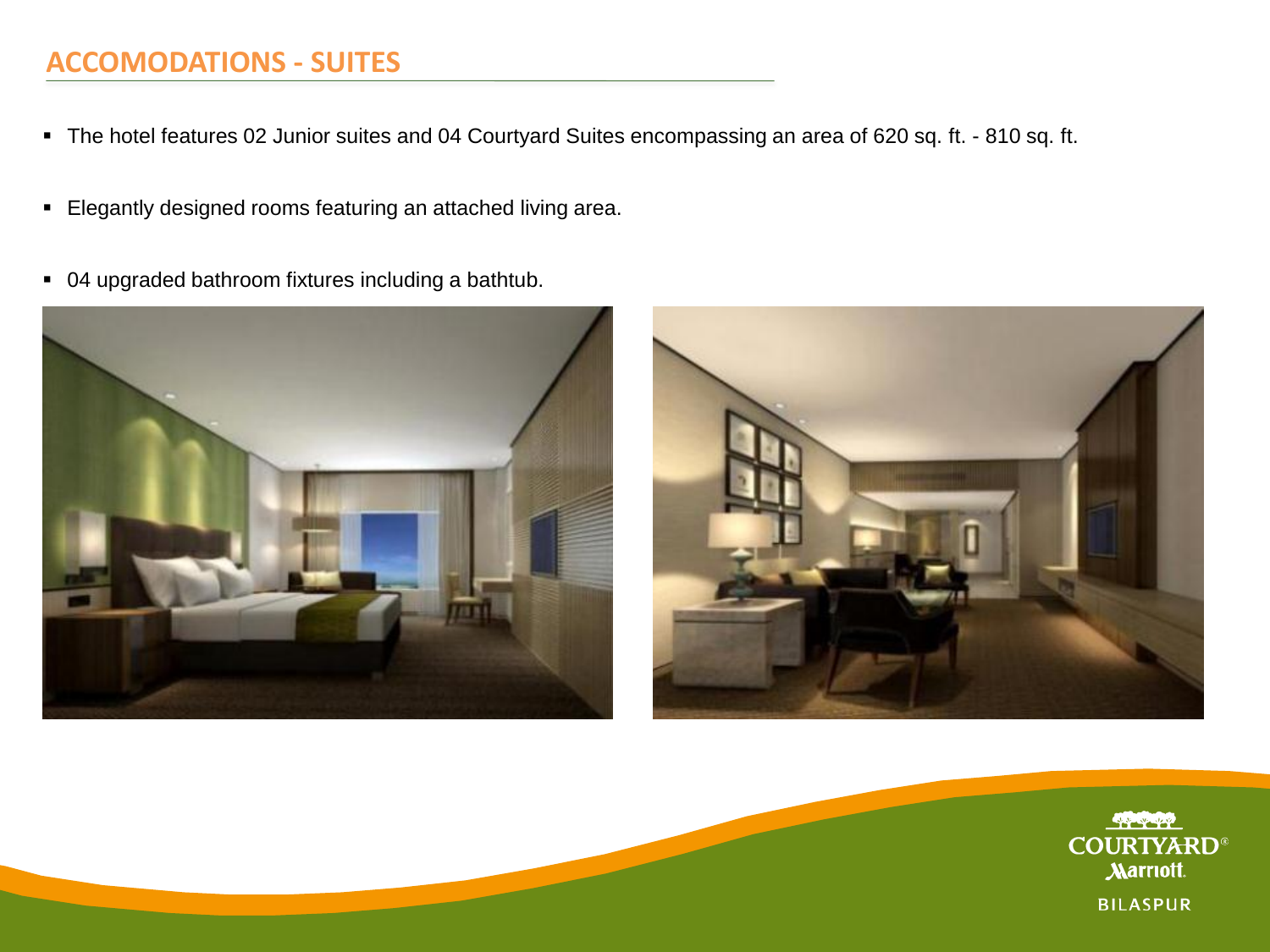#### **AMENITIES**

- 40" LED television.
- **Iron & ironing board.**
- **Personal digital safe.**
- Well-stocked minibar.
- **Bedside lighting control panel.**
- Complimentary Tea / Coffee maker.
- Dual line telephone with voice messages.
- **iPod docking station with digital alarm clock.**
- High Speed wired and wireless internet connectivity (12 mbps).



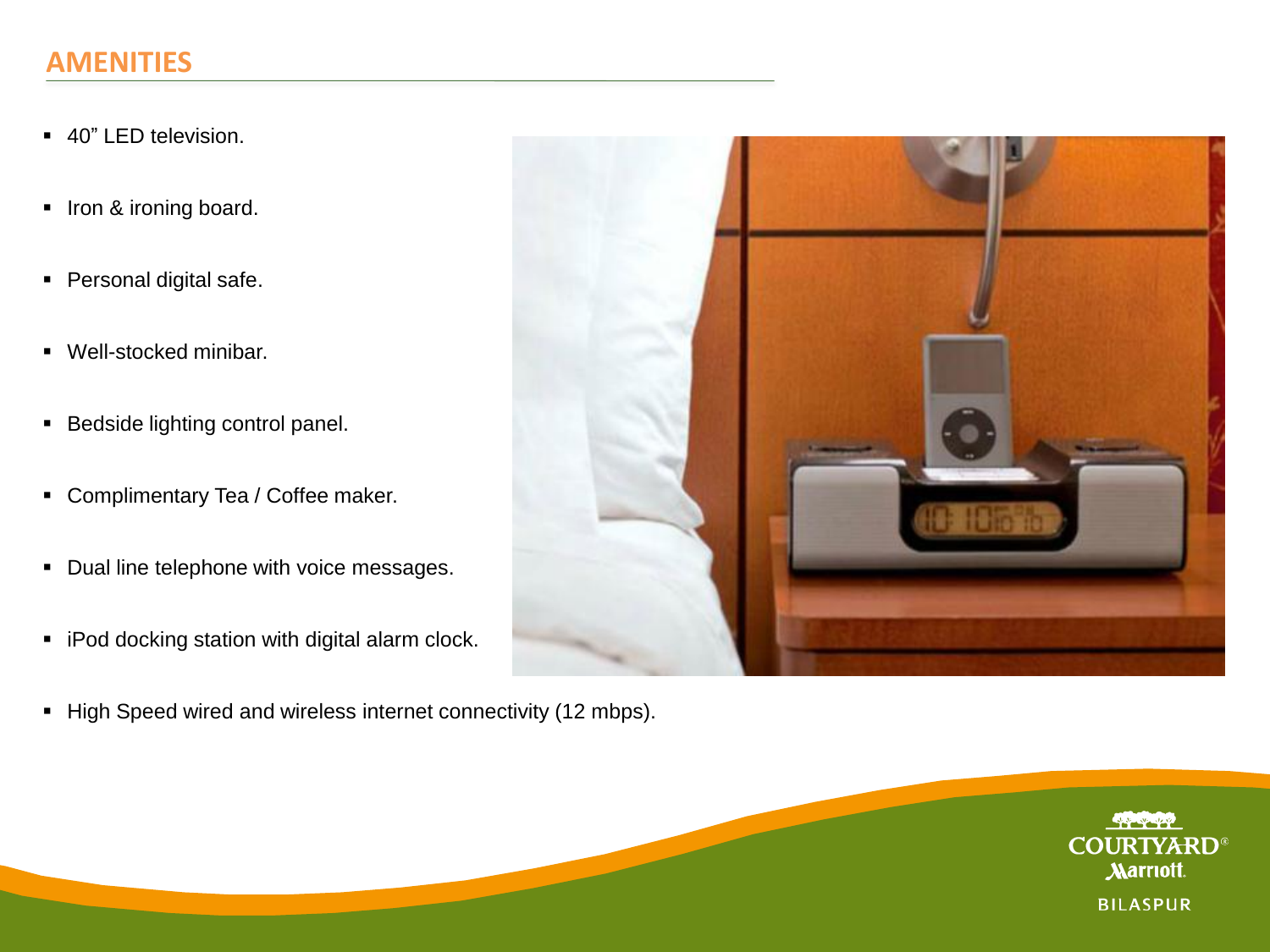#### **DINING OPTIONS**

**Grab a bite on the fly or meet up with colleagues for a drink and more.**

#### **MoMo Café:**

- 104 cover all-day dining multi-cuisine restaurant.
- Choice of an a la Carte menu and widespread buffet options.
- Vibrant design featuring an interactive kitchen where our culinary experts customize dishes to complement your palate.

*Open for: breakfast, lunch and dinner*



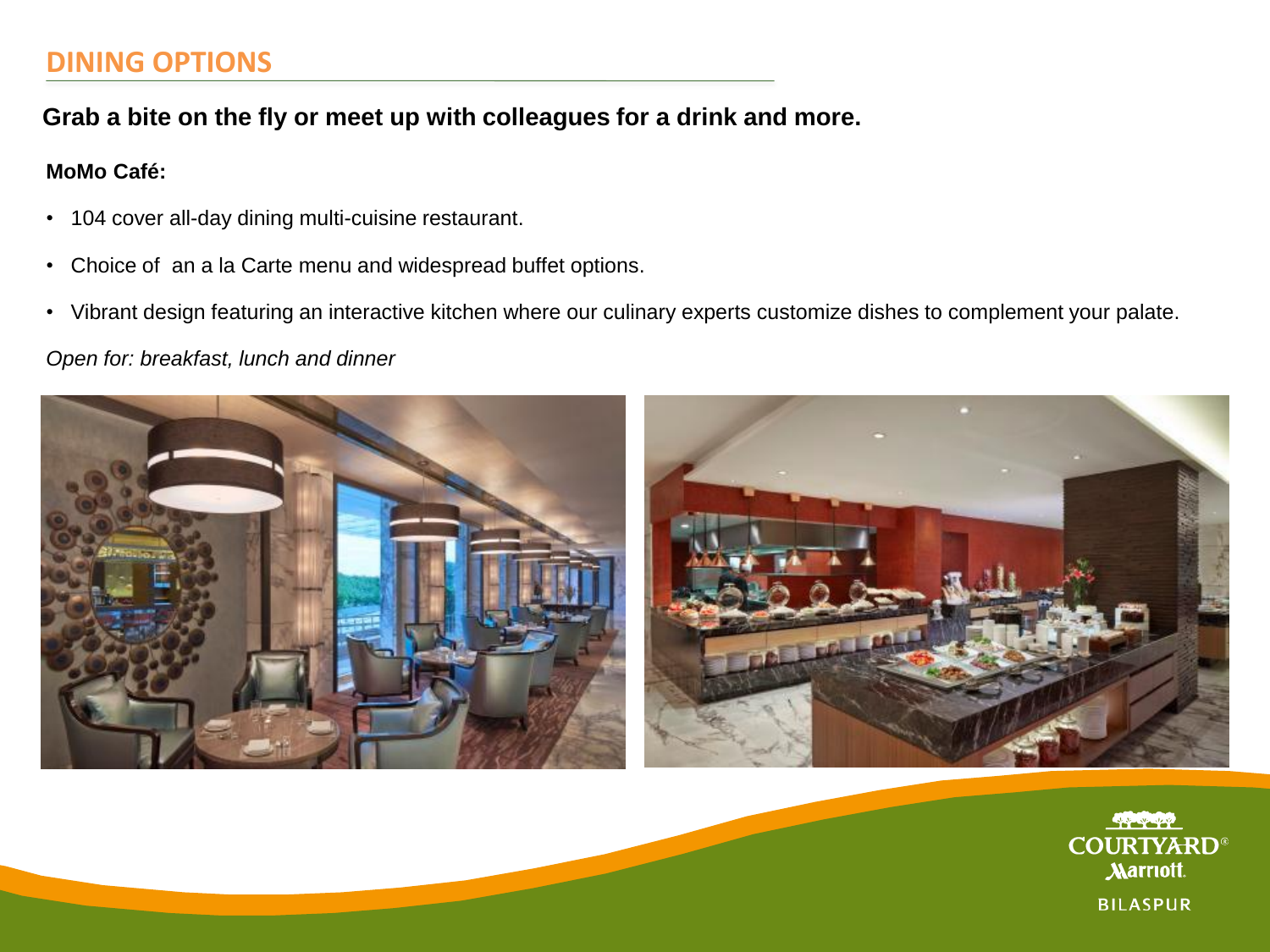#### **DINING OPTIONS**

**Grab a bite on the fly or meet up with colleagues for a drink and more.**

#### **MoMo 2 Go:**

Grab-and-go outlet offering fresh bakery items, sandwiches, salads and

beverages.

#### **MoMo 2 You:**

Enjoy freshly prepared menu options in the comfort of your room.

#### **Bar Thirty Six (Opening Soon):**

Unwind after a long day over appetizers, cocktails and conversations.



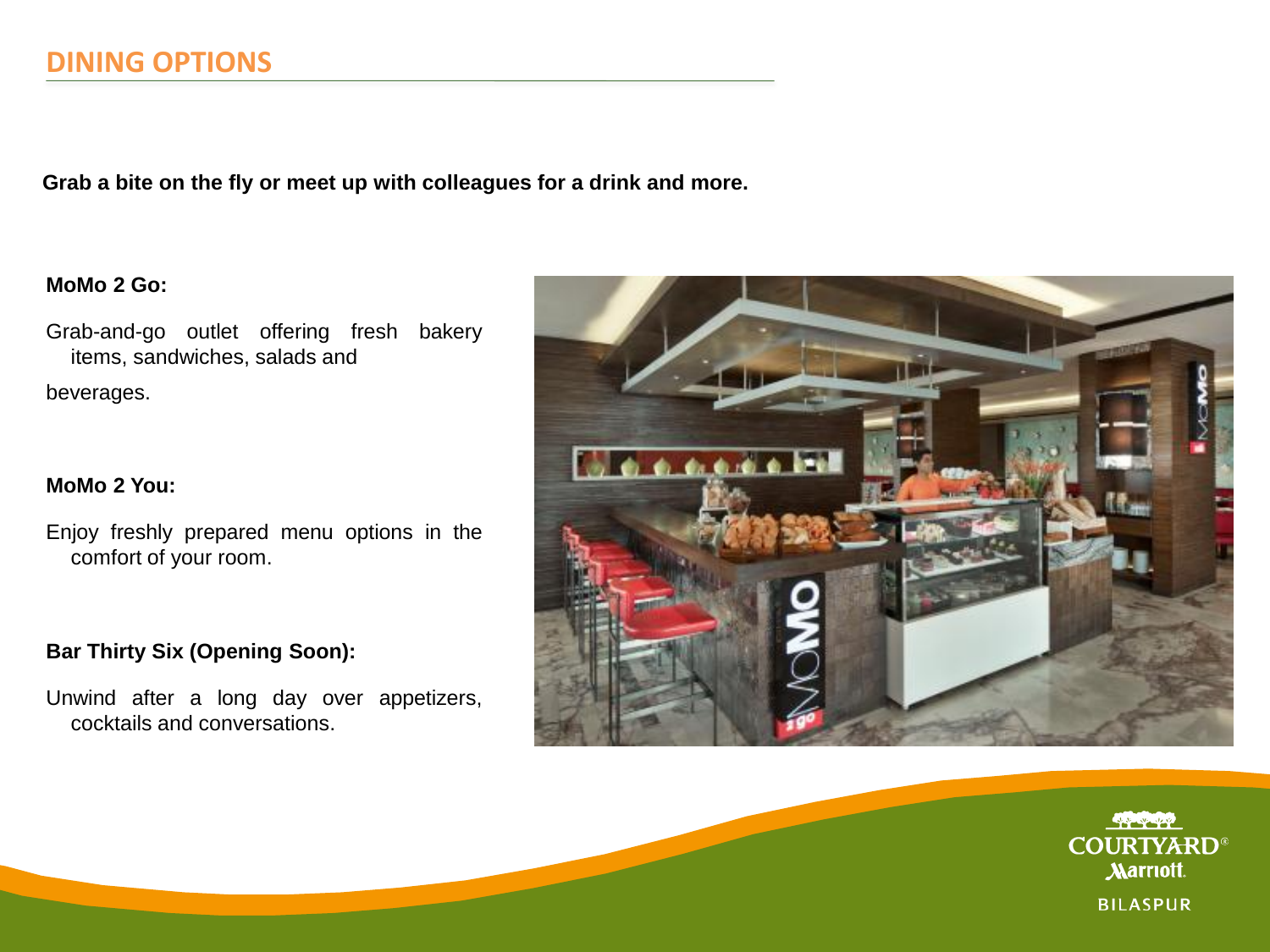#### **MEETINGS AND EVENTS**

**Need to reserve meeting or event space? Tell us a little about your event, then we'll contact you and plan it together.**

- 05 Meetings rooms featuring a total of 14,500 sq. ft. of modern banqueting spaces
- 05 convention spaces can accommodate from 5 upto 1200 guests
- State-of-the-art audio visual and video conferencing facility



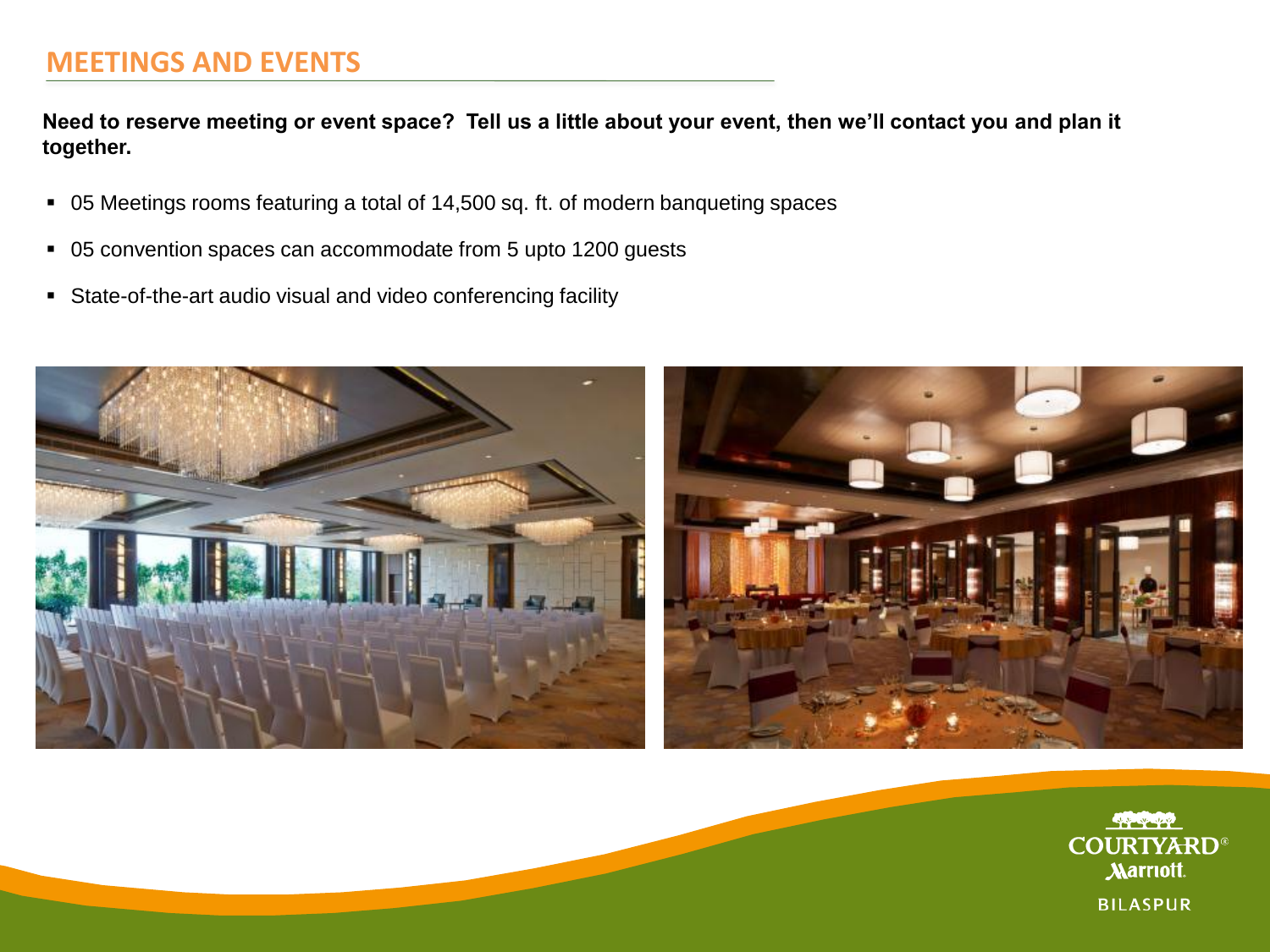#### **MEETINGS AND EVENTS**

#### **Capacity Chart**

| <b>Venue</b>                     | Area (in ft.)<br>W<br>H<br>L. |    |      | <b>Area</b><br>(sq ft) | Pre<br><b>Function</b><br>Area (sq ft) | <b>Theater</b>           | <b>Classroom</b> | <b>Sit</b><br><b>Down</b> | <b>Banquet</b>           | <b>Cocktails</b> |
|----------------------------------|-------------------------------|----|------|------------------------|----------------------------------------|--------------------------|------------------|---------------------------|--------------------------|------------------|
| Kohinoor                         | 74                            | 52 | 11.4 | 3900                   | 750                                    | 375                      | 130              | 140                       | 230                      | 400              |
| <b>Sapphire</b>                  | 87                            | 33 | 11.8 | 2900                   | 1150                                   | 260                      | 130              | 105                       | 150                      | 300              |
| <b>Sapphire</b><br><b>Dining</b> | 89                            | 20 | 9.5  | 1800                   | $\blacksquare$                         | $\blacksquare$           | $\blacksquare$   | $\overline{\phantom{0}}$  | $\overline{\phantom{a}}$ | 200              |
| <b>Ruby</b>                      | 37                            | 29 | 9.2  | 2150                   | $\overline{\phantom{a}}$               | 160                      | 75               | 70                        | 80                       | 160              |
| Jade                             | 49                            | 30 | 9.2  | 1480                   | $\overline{\phantom{a}}$               | 120                      | 54               | 56                        | 50                       | 120              |
| <b>Board Room</b>                |                               |    |      | 350                    | $\blacksquare$                         | $\overline{\phantom{0}}$ | $\Sigma_{\rm e}$ | 12                        |                          | $\blacksquare$   |

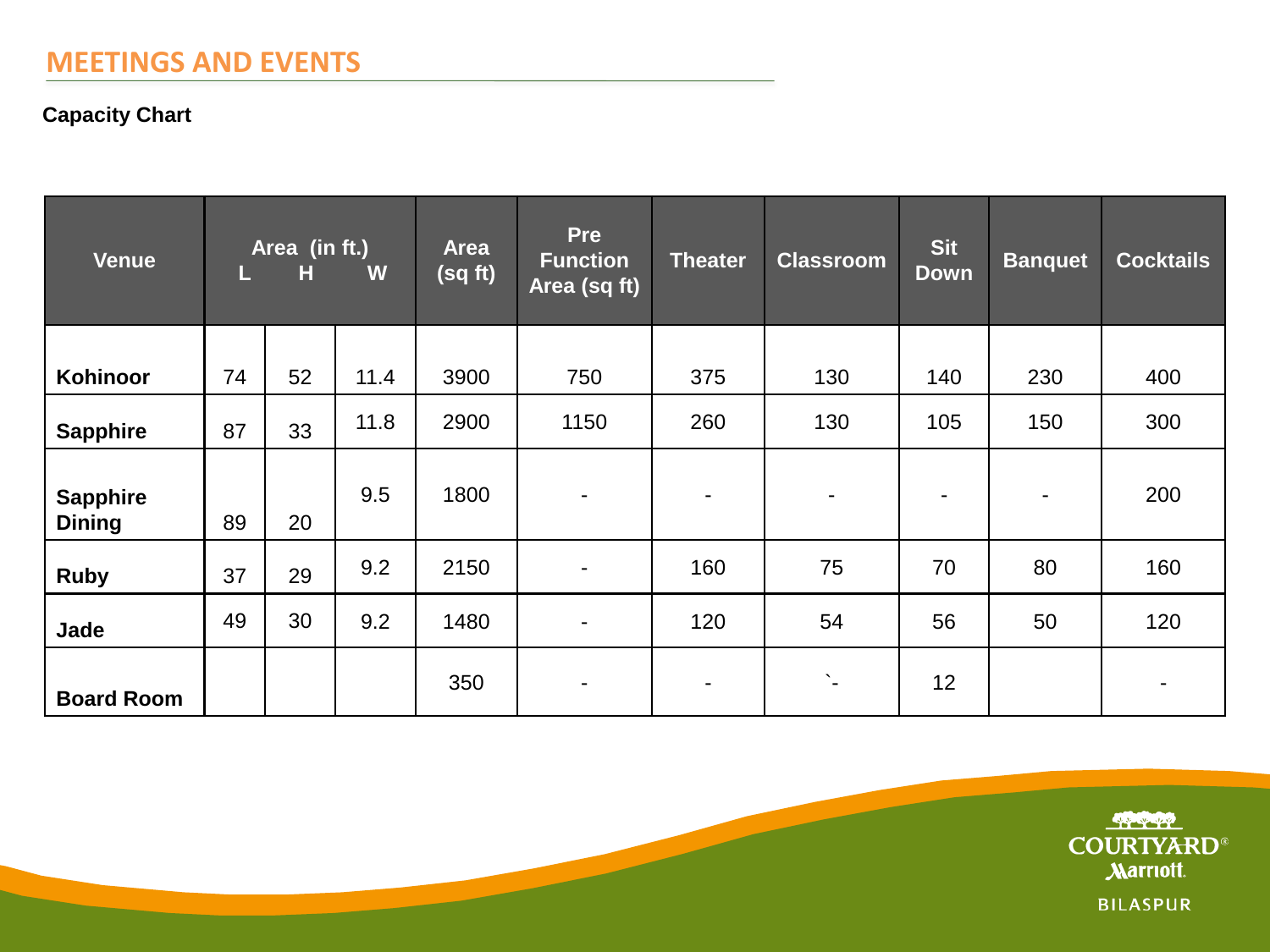#### **FITNESS AND RECREATION**

#### **State-of-the-art fitness equipment and a refreshing pool offers the perfect way to kickstart your day**

- State-of-the-art fitness center offering cardio and weights.
- **Fitness trainers to help plan and monitor your daily workout session.**
- **Bilaspur's only rooftop pool, with city views and an alfresco dining option.**
- **Separate changing rooms for men and women available.**





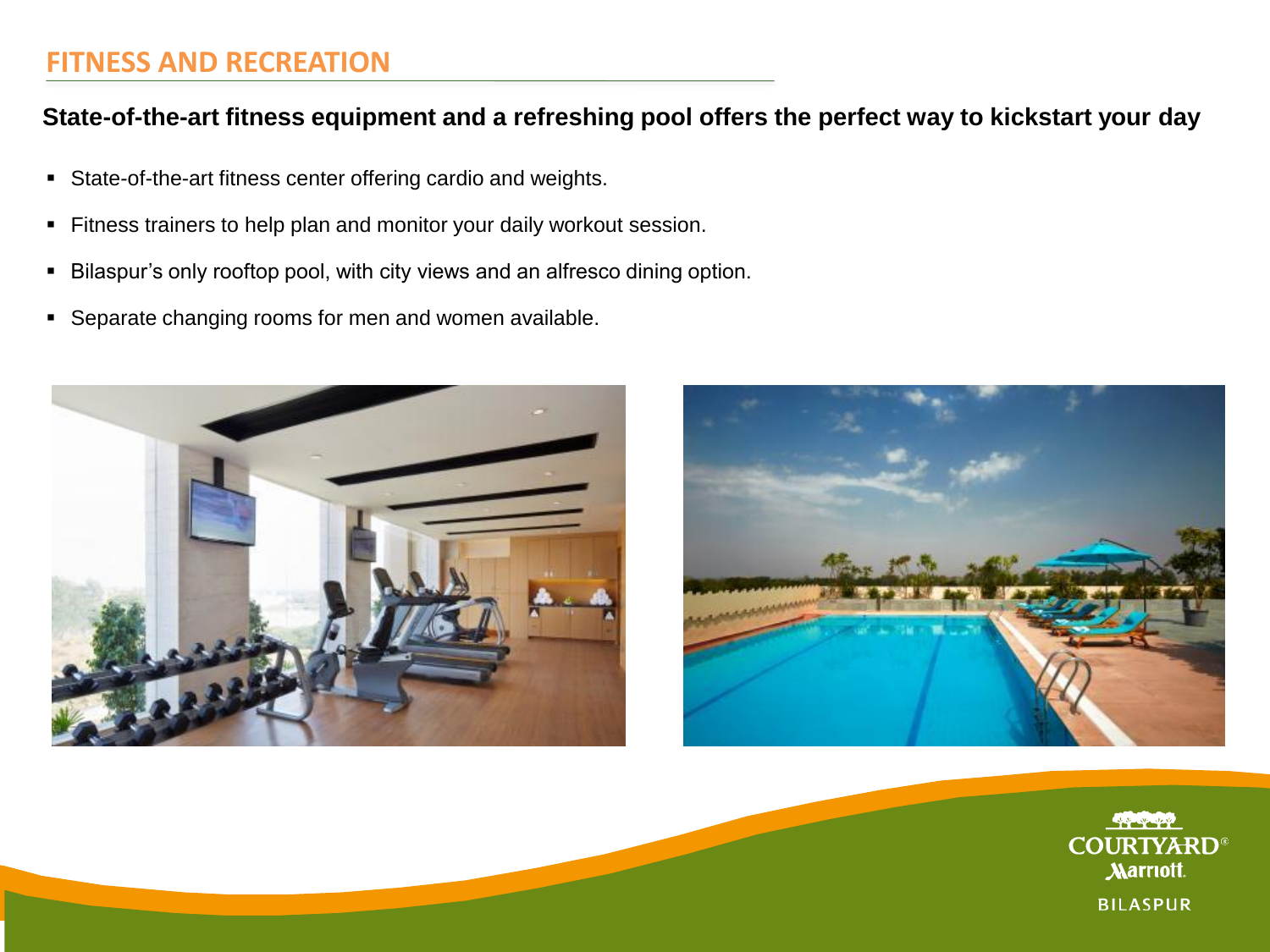### **ROUND-THE-CLOCK SERVICES**

- Car fleet with trained chauffeur service.
- Fitness Center.
- **Business centre.**
- **Dedicated Concierge desk.**
- At Your Service associates to assist with requests.
- **Express laundry service.**
- **Valet service.**
- **In-room dining.**
- High speed wired & wireless internet connectivity.



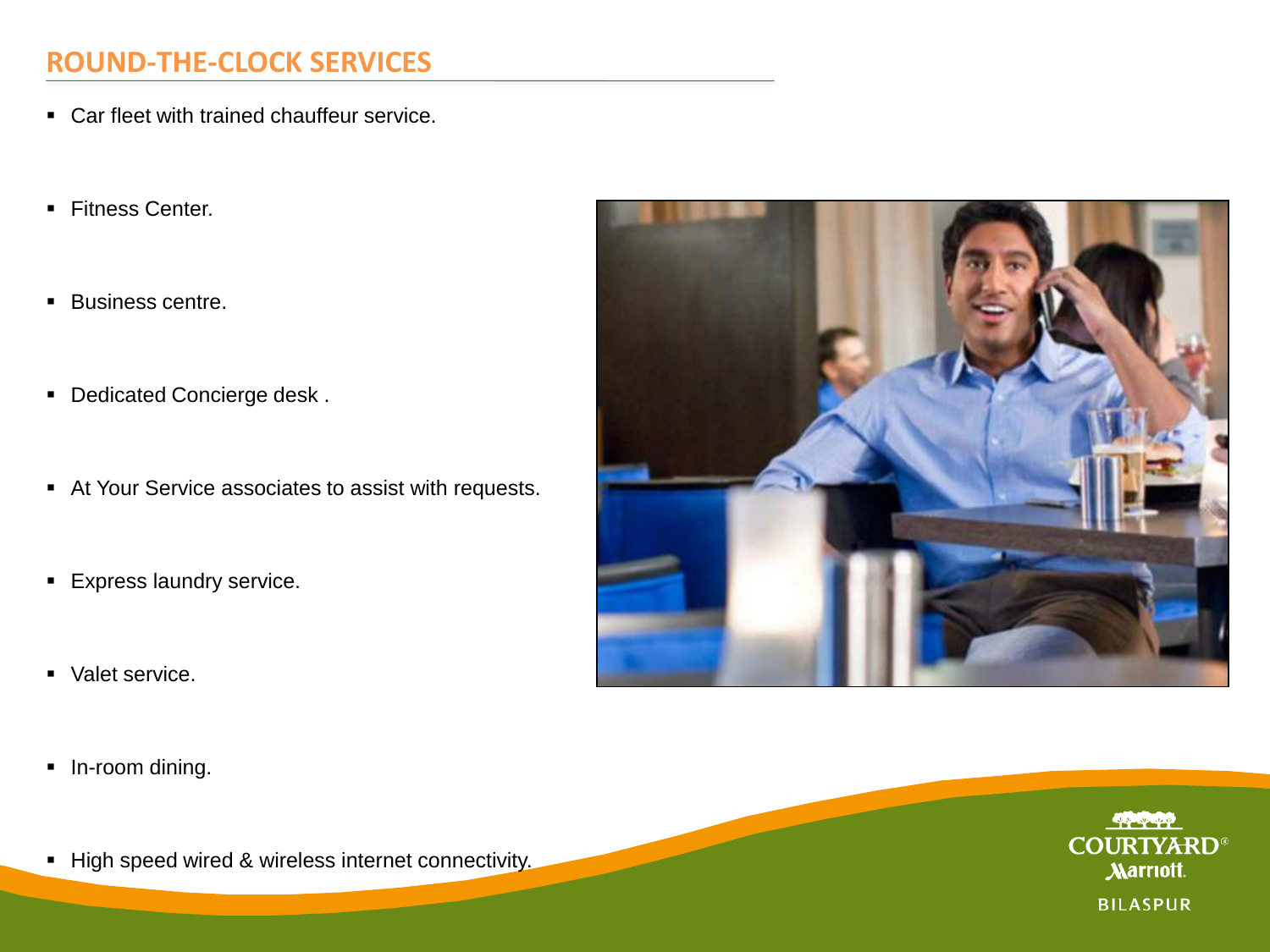### **SAFETY & SECURITY**

- Closed circuit hi-resolution cameras covering all entrances, exits, public areas and basements.
- A single, access-controlled entry and exit point for all vehicles to ensure high levels of security.
- Bollards and Boom Barriers at the entrance for added security measures.
- Scanning of baggage and vehicles using the latest scanning equipments.
- Access controlled elevators which can only be used by resident guests.

**Trained and experienced security team.** 

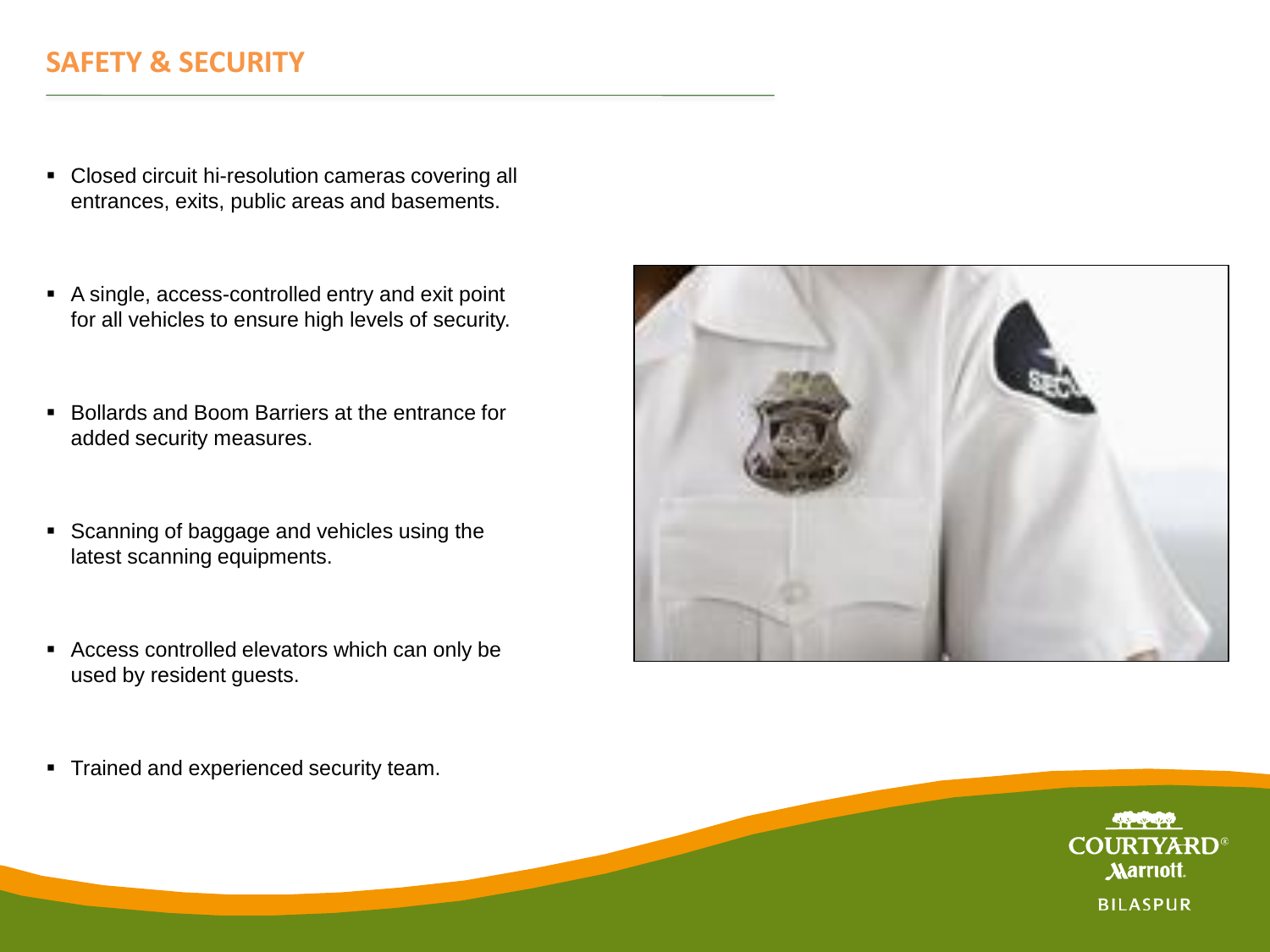#### **GREEN INITIATIVES**

#### **We are proud to announce the implementation of several eco-friendly processes at Courtyard Marriott, Bilaspur:**

- Variable Frequency Drive (VFD) technology for various utilities to reduce power consumption by 25%.
- Sewage treatment plant (STP) and Effluent treatment plant (ETP) to treat waste water and convert it for reuse to utilize in horticulture, flushing and cooling towers - a Zero discharge hotel.
- LED lighting used along with natural light low energy consumption.
- Double glazed vacuum sealed windows conserve energy and reduce noise.
- Digital room temperature control with thermostat to help conserve energy.